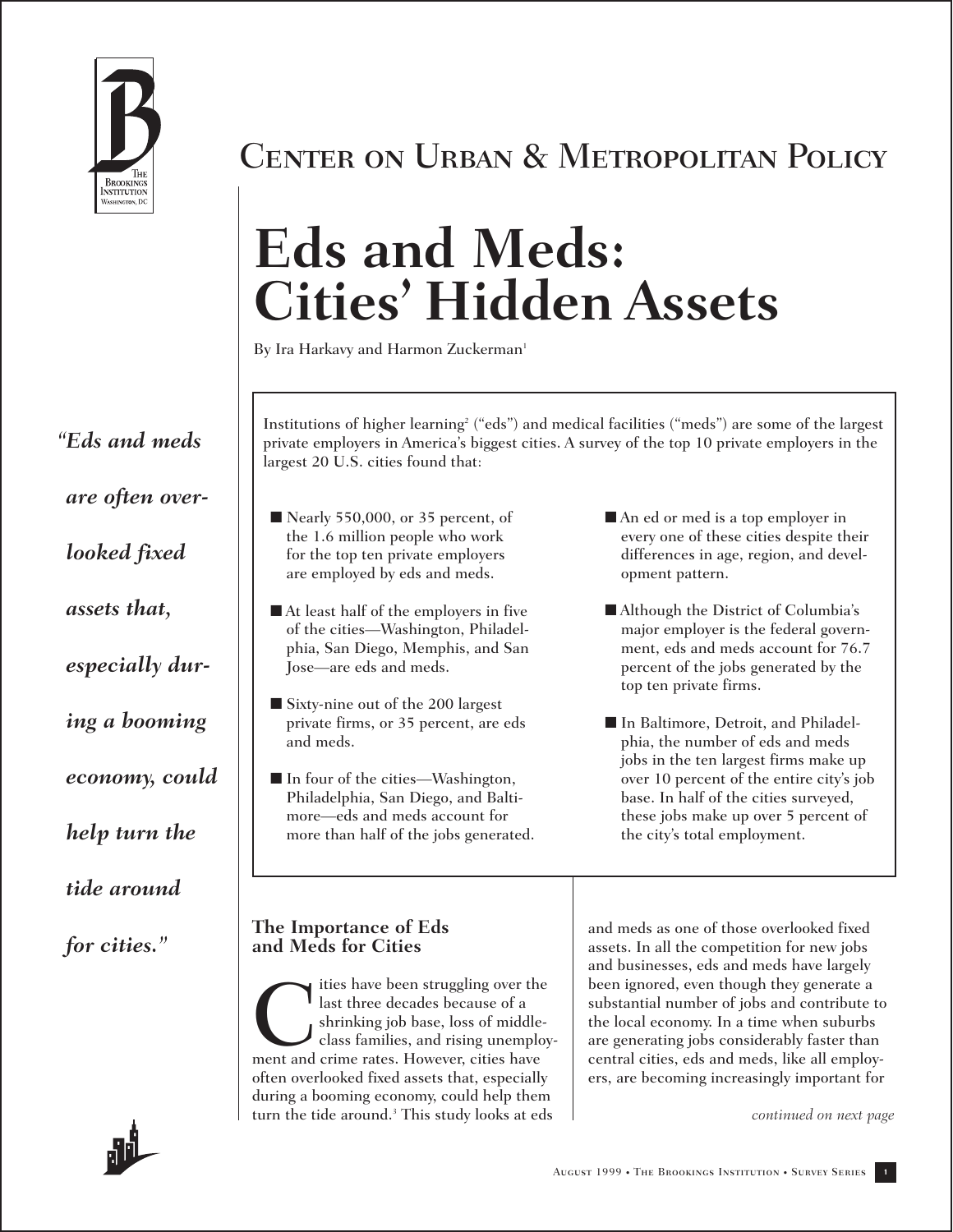

cities as they struggle to keep their share of jobs in the metropolitan area.

Eds and meds also have unique characteristics that add value above and beyond creating jobs. Eds and academic meds constantly conduct research and impart technical expertise on their students and workers. In an era increasingly dependent on knowledge-based industries, these institutions contribute to a more experienced and educated workforce, a resource desirable in all cities. Furthermore, their economic activities foster an entrepreneurial spirit and attract additional economic growth.

This survey looked at the 20 largest cities in America and focused on the top 10 private firms in each *(see Table 1).* The findings show that eds and meds employ nearly 550,000, or 35 percent, of the 1.6 million people who work for the top ten private employers in these cities. In fact, out of the 200 top private firms surveyed, 69 are eds or meds. On average, the eds and meds jobs in the top firm employment pool account for approximately 6 percent of a city's employment base *(see Table 2).*

While these cities vary in age, region, and development pattern, they all have at least one ed or med among their top employers. Some cities have particularly large eds and meds representation, such as in Washington where over 76.7 percent of the jobs generated by the top ten private employers are with eds and meds.*<sup>4</sup>* In fact, the District's top four firms are eds and meds, and they each employ more workers than the Washington Post, Bell Atlantic, and Federal National Mortgage Association *(see Figure 1).* Just over 8 percent of the city's jobs are generated by eds and meds *(see Table 2).*



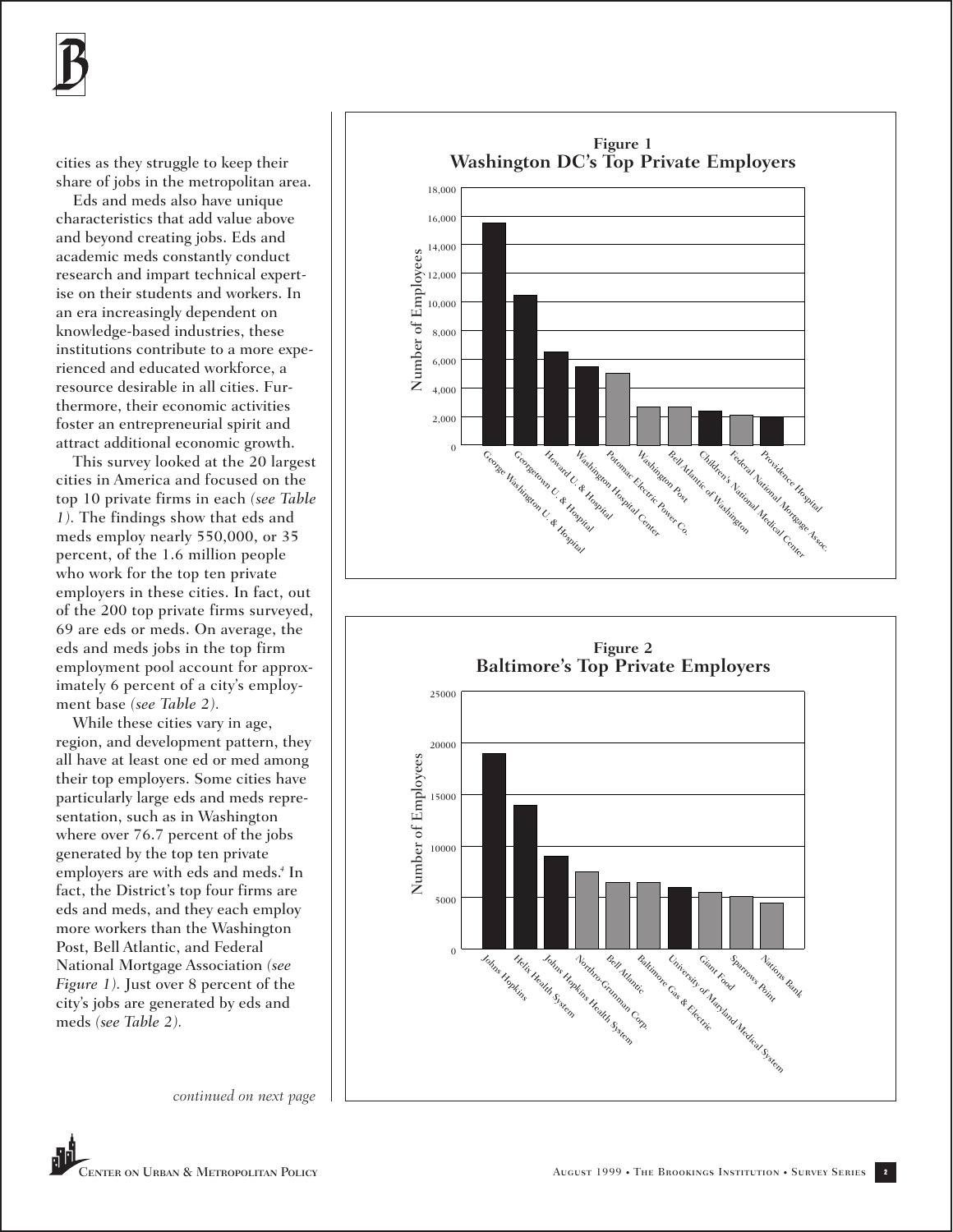In Philadelphia, San Diego, Memphis, and San Jose as well, over half of the top private employers are eds and meds. In four of the twenty largest cities—Washington, Philadelphia, San Diego, and Baltimore—eds and meds account for more than half of the jobs generated by the top 10 private firms. Baltimore has more people employed at Johns Hopkins and Helix Health System than at Baltimore Gas & Electric, Giant Foods, and Nations Bank *(see Figure 2).* The eds and meds jobs account for approximately 16.5 percent of the entire city's job base *(see Table 2).*

While New York is internationally recognized as the center of the finance industry, two of its largest employers are eds and meds, making up nearly 20 percent of the jobs in the top 10 firms. Columbia University and New York University have more workers than some of the most well known financial firms, including Merrill Lynch, Travelers Group and Bank of New York. Columbia also employs more workers than Citicorp *(see Figure 3).*

# **What Are the Implications?**

They are these firms large<br>tipute to the general economic health of the city,<br>they are unique in that they are rooted job generators that contribute to the general economic health of the city, to a specific place. They are essentially immobile institutions and their identity is tied to the city and community. Yale University conducted an economic assessment of its impact on New Haven and found that "Yale's strength and the health of the City, fiscally and socially, are inextricably linked" (Economic Impact: Yale and New Haven, 1993). The study's findings motivated the University to commit over \$41 million to a variety of neighborhood revitalization projects in the city. Because some eds and meds



recognize that their fate may be tied to the health of the community, they invest in their neighborhoods, generating even more beneficial effects for themselves and for their communities. Below are just a few of eds' and meds' activities and their paybacks.

- **Purchasing Power.** Institutions can establish purchasing agreements for goods and services with local providers, circulating wealth and supporting other jobs within the community. They benefit from having readily available and reliable goods and services. MIT offers a good case study example. For more information, see web.mit.edu.
- **Hiring Practices.** Local job training and placement organizations and school-to-work programs can be utilized to hire and train the local labor force, making it easy for universities and hospitals to find workers with the necessary skills.

See the University of Maryland's Medical system at www.umm.edu for good local hiring practices.

- **Research and Teaching.** Universities and colleges in particular can bring community to the classroom through service learning programs in their undergraduate arts and sciences schools, and by putting their professional programs into practice such as with their business schools, urban planning programs, education schools, and others. Polytechnic Institute created a university park called Metrotech to implement this strategy. See www.poly.edu/brooklyn.html for more details.
- **Real Estate.** Eds and meds own vast tracts of land, and the value of that land is affected when the local real estate mar-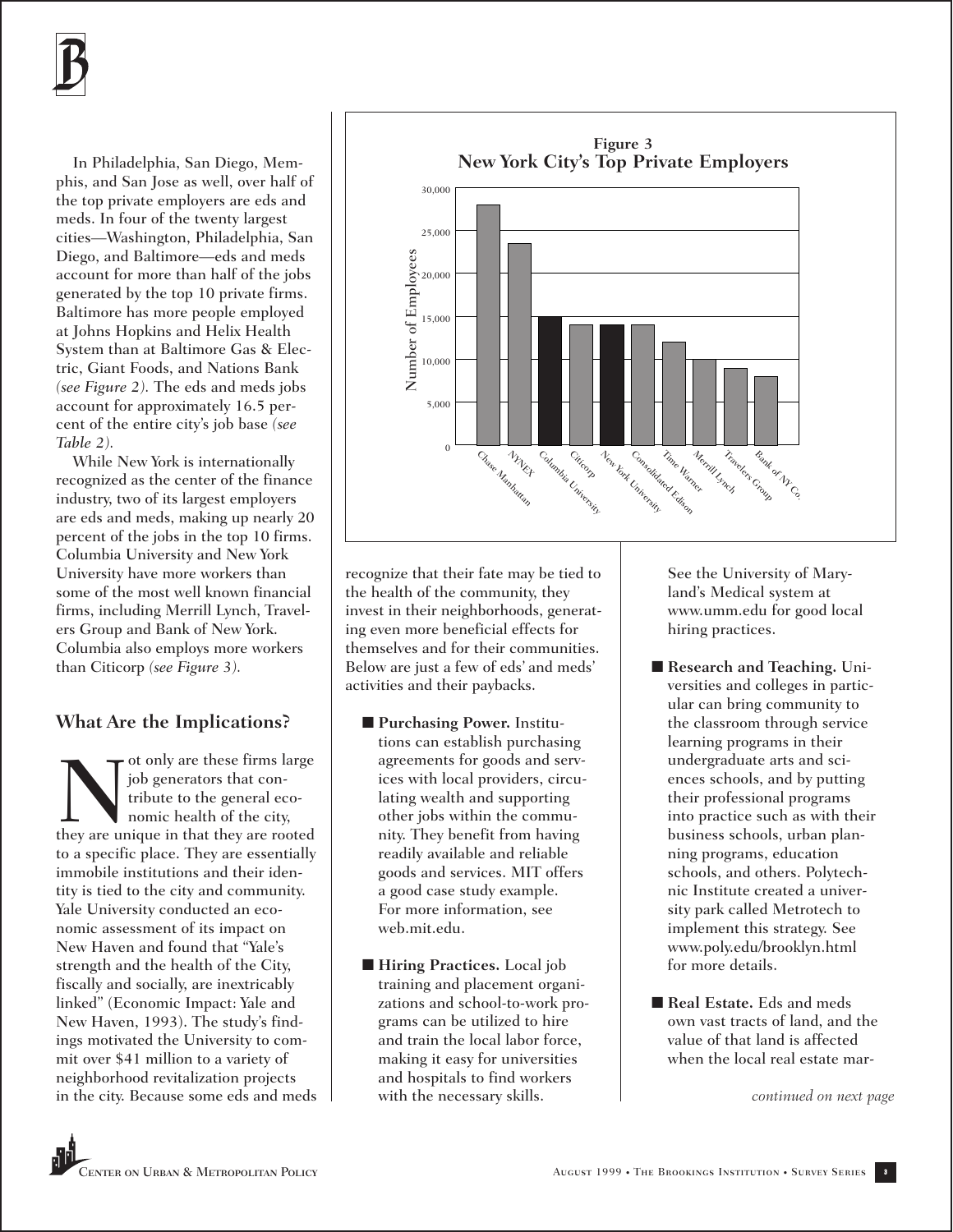

ket fluctuates. When eds and meds invest in their properties, put them to productive use, and support community stability, all stakeholders benefit from increased land values and an improved environment. For examples, see Marquette University's homepage at www.marquette.edu or Yale University's at www.yale.edu.

- **Tax Base.** Eds and meds that help create economically viable communities and improve the quality of life directly increase the local tax base. This, in turn, allows localities to reinvest in their neighborhoods, and ultimately generate even more economic opportunities. See www.sunysb.edu for the University of New York at Stony Brook's efforts on this.
- **Homeownership**. Eds and meds can help rebuild their surrounding neighborhood by giving their employees affordable homeownership opportunities there. This can be done through the purchase, rehabilitation, and resale of adjacent homes or through subsidies for local home purchases. Homeownership is a proven strategy for improving the neighborhood quality of life. See Trinity College's website at www.trincoll.edu for more information on such practices.
- Good Neighbor. Helping keep the community clean, safe, and economically viable creates a positive environment for residents, students, patients and workers. Universities and hospitals can support their local neighborhood organizations in their efforts to maintain a good



environment and support business that provide goods and services for residents and visitors alike. The University of California at Berkeley has been recognized for similar activities. See www.berkeley.edu.

#### **Building the Institution and the Community: A Profile of Philadelphia**

pproximately 70 percent of<br>the jobs generated by<br>Philadelphia's largest private<br>meloyers are in the ed and<br>med sectors. The University of Pennthe jobs generated by Philadelphia's largest private employers are in the ed and sylvania and its medical center, and Drexel University's Graduate Hospital are the two largest private employers in the city. In fact, the first, second, third, fourth and tenth largest employers in Philadelphia are eds or meds *(see Figure 4).*

**University of Pennsylvania:** In addition to local purchasing contracts and job training programs, the University has a multitude of programs that invest in the school's adjacent neighborhoods. For one, Penn works with local organizations to support programs that promote cleanliness and public safety. For example, the University might contribute public trash receptacles and light posts along neighborhood retail nodes. This is complemented with a homeownership initiative that includes the purchase, rehabilitation, and resale of dilapidated homes. Homeownership incentives are also provided for faculty and staff. In addition to housing, the university has funded mixed-use developments in the neighborhood, including a new hotel and retail. All of these efforts are shored up by a newly established business association that the school helped organize.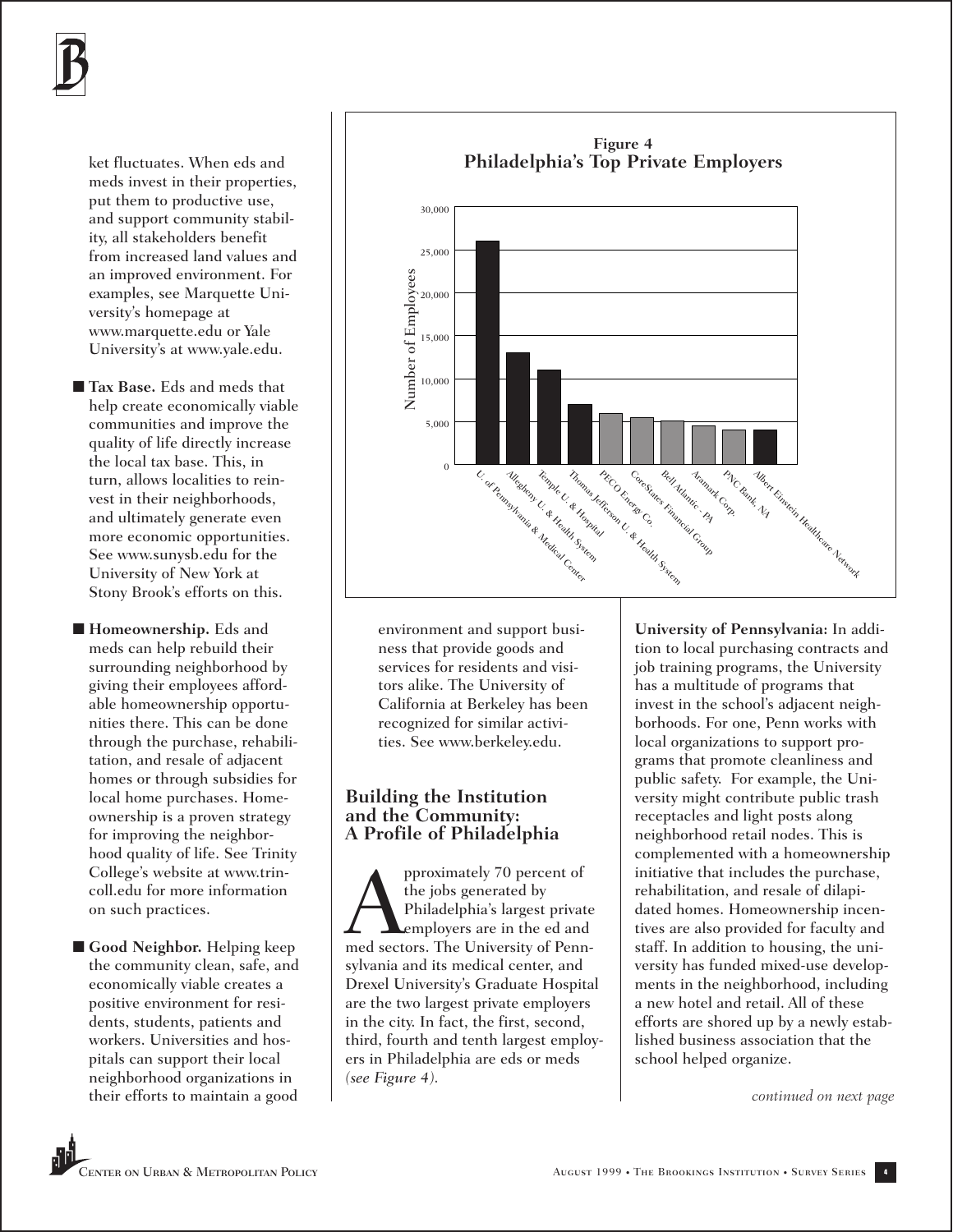

The impact of such investments is substantial. On average, the university spends over \$2 billion a year on purchasing contracts for goods and services. Penn's spending in West Philadelphia quadrupled from \$10 million in 1993 to \$42 million in 1998. More than three-quarters of the university's construction contracts in 1997 went to local businesses that employed city residents. The new retail and commercial activity alone is creating nearly 400 new construction jobs and 4,250 longterm jobs. More information can be found at www.upenn.edu.

**Graduate Hospital:** Over the past three years, Graduate Hospital has been part of two mergers. In 1996, it was made part of the Allegheny University Hospital System and in 1998 it was acquired by Tenet Healthcare corporation. Despite these changes in ownership, the hospital has retained its community redevelopment program and stepped up its partnership with local organizations. Part of its redevelopment program includes the rehabilitation of derelict rowhouses in the neighborhood. Between 20 to 50 homes are reconstructed each year and have been for the past

eight years. To help maintain the area's new homes, the hospital provided an annual donation of \$80,000 to a neighborhood association to hire a full-time worker who organizes jobless residents to keep the area clean and safe. In the last few years, Graduate Hospital has expanded its program by including plans to revitalize the South Street commercial corridor, renovate affordable homes and a nearby school, and facilitate homeownership in the area. See www.graduatehospital.com for additional information.

# **Table 1: Share of Eds and Meds Employment in Top Ten Firms**

| City           | Number of Eds<br>and Meds<br><b>Among Largest</b><br>10 Firms | <b>Total Number</b><br>of Jobs<br>In Largest<br>10 Firms | <b>Number</b><br>of Jobs<br>in Higher Eds<br>and Meds | Percent Of Eds<br>and Meds Jobs<br>in Top 10 Firms |
|----------------|---------------------------------------------------------------|----------------------------------------------------------|-------------------------------------------------------|----------------------------------------------------|
| Washington, DC | 6                                                             | 55,243                                                   | 42,395                                                | 76.7                                               |
| Philadelphia   | 5                                                             | 86,530                                                   | 60,549                                                | 70.0                                               |
| San Diego      | 5                                                             | 68,639                                                   | 41,841                                                | 61.0                                               |
| Baltimore      | 4                                                             | 84,928                                                   | 48,532                                                | 57.1                                               |
| Detroit        | 4                                                             | 63,780                                                   | 31,529                                                | 49.4                                               |
| Milwaukee      | 3                                                             | 62,288                                                   | 28,085                                                | 45.1                                               |
| San Francisco  | 4                                                             | 57,817                                                   | 25,101                                                | 43.4                                               |
| Memphis        | 6                                                             | 56,799                                                   | 24,199                                                | 42.6                                               |
| Indianapolis   | 4                                                             | 61,760                                                   | 26,250                                                | 42.5                                               |
| Columbus       | $\overline{3}$                                                | 78,050                                                   | 30,299                                                | 38.8                                               |
| San Jose       | 5                                                             | 29,827                                                   | 10,595                                                | 35.5                                               |
| San Antonio    | 4                                                             | 58,666                                                   | 18,794                                                | 32.0                                               |
| Dallas         | $\overline{\mathbf{3}}$                                       | 89,357                                                   | 28,008                                                | 31.3                                               |
| El Paso        | $\overline{\mathbf{3}}$                                       | 23,462                                                   | 6,859                                                 | 29.2                                               |
| Los Angeles    | $\overline{c}$                                                | 130,711                                                  | 30,753                                                | 23.5                                               |
| New York City  | $\overline{2}$                                                | 148,391                                                  | 28,973                                                | 19.5                                               |
| Houston        | $\overline{2}$                                                | 107,385                                                  | 18,557                                                | 17.3                                               |
| Chicago        | $\overline{2}$                                                | 183,219                                                  | 31,315                                                | 17.1                                               |
| Jacksonville   |                                                               | 55,302                                                   | 7,400                                                 | 13.4                                               |
| Phoenix        |                                                               | 172,570                                                  | 11,786                                                | 13.1                                               |
| <b>TOTAL</b>   | 69                                                            | 1,592,197                                                | 551,820                                               | 34.7                                               |